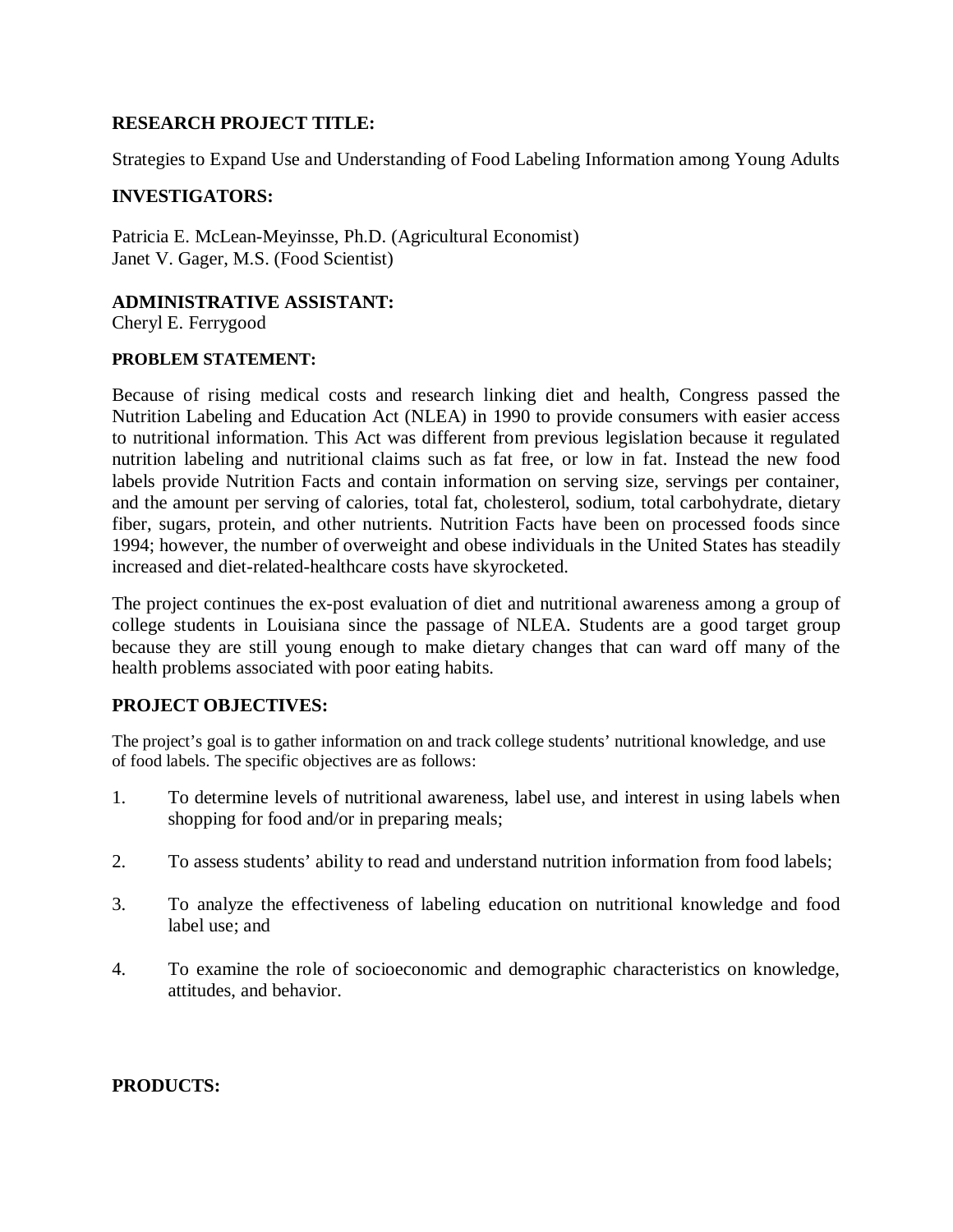To date the following products have emanated from the project.

- 1. A survey instrument measuring food label use and knowledge of labeling information was developed and executed to 336 students .
- 2. Two nutritional-related quizzes were executed to students.
- 3. One presentation was made at a professional meeting.
- 4. A paper is in the review process.
- 5. Greater nutritional awareness shown among participants who took the post-test quiz.

#### **OUTCOME/IMPACT:**

**OUTCOME#1**: Improving university students' literacy and understanding of the Nutrition Facts

Define Outcome: Instruction will increase nutritional knowledge

#### List and Define Indicators:

1. Percentage of students who correctly answered questions on consuming the full supply of the following

|                                           | <b>PRETEST</b> | <b>POSTTEST</b> |
|-------------------------------------------|----------------|-----------------|
| a. 100% Daily Value of Total Fat          | 19.5%          | 31.1%           |
| b. 100% Daily Value of Saturated Fat      | 29.3%          | 54.9%           |
| c. 100% Daily Value of Cholesterol        | 30.8%          | 66.5%           |
| d. 100% Daily Value of Calcium            | 45.1%          | 68.3%           |
| e. 100 % Daily Value of Sodium            | 10.5%          | 54.3%           |
| f. 100% Daily Value of Potassium          | 55.6%          | 76.8%           |
| g. 100% Dietary Value of Dietary Fiber    | 11.3%          | 45.1%           |
| h. 100% Daily Value of Total Carbohydrate | 39.1%          | 62.2%           |

Participants in the introductory biology classes increased their literacy and understanding of food labeling information after they were taught how to read labels.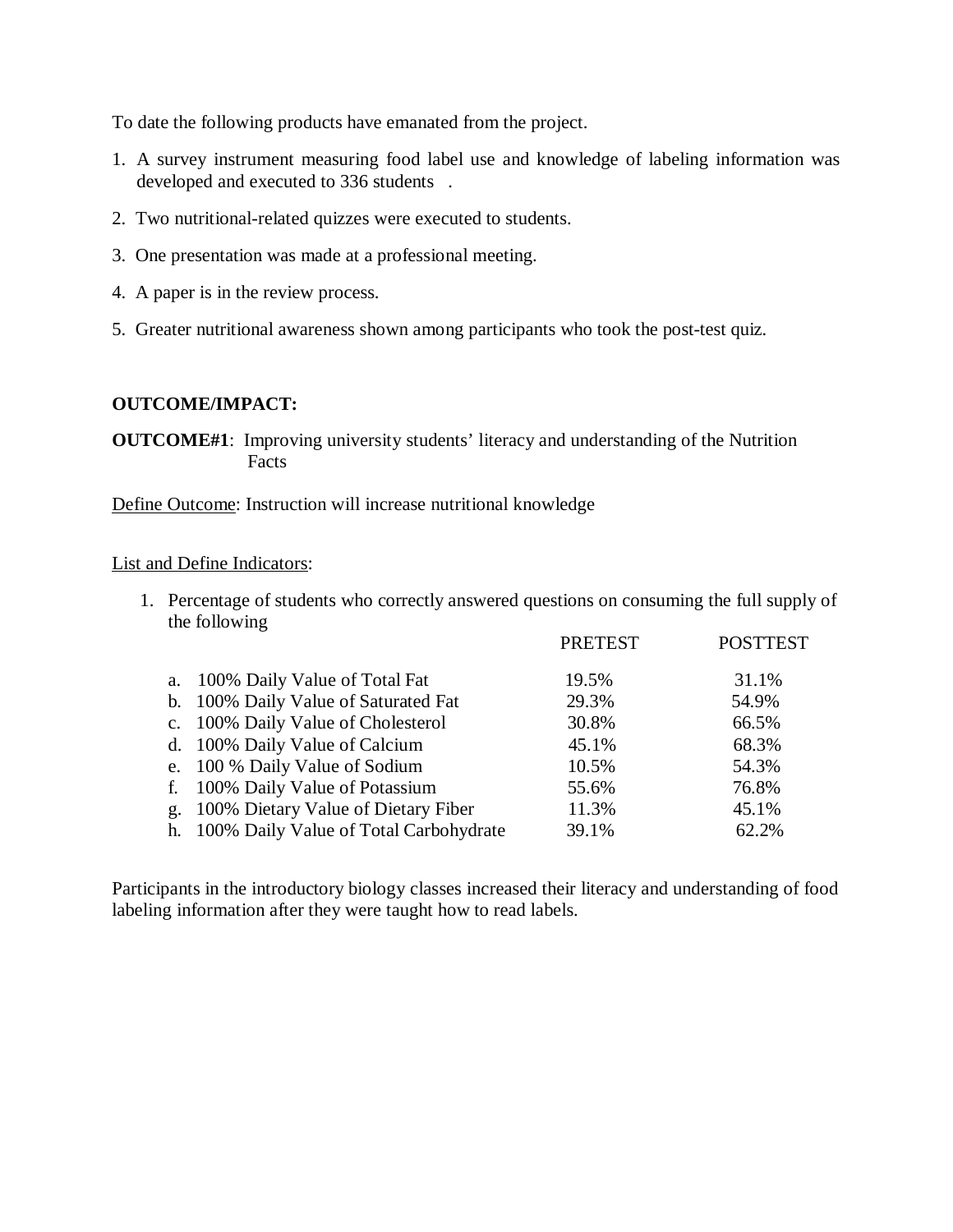

**Figure 1: Pretest and Posttest Scores for Percentage Daily Values**

**OUTCOME#2**: Increasing students' knowledge of the role vitamins and minerals play in the body

Define Outcome: Instruction will increase participants' knowledge of the role of vitamins and calcium in the body.

List and Define Indicators:

| <b>PRETEST</b> | <b>POSTTEST</b> |
|----------------|-----------------|
|                |                 |
| 49.6%          | 45.7%           |
| 51.9%          | 51.8%           |
| 53.4%          | 53.0%           |
| 62.1%          | 53.7%           |
|                |                 |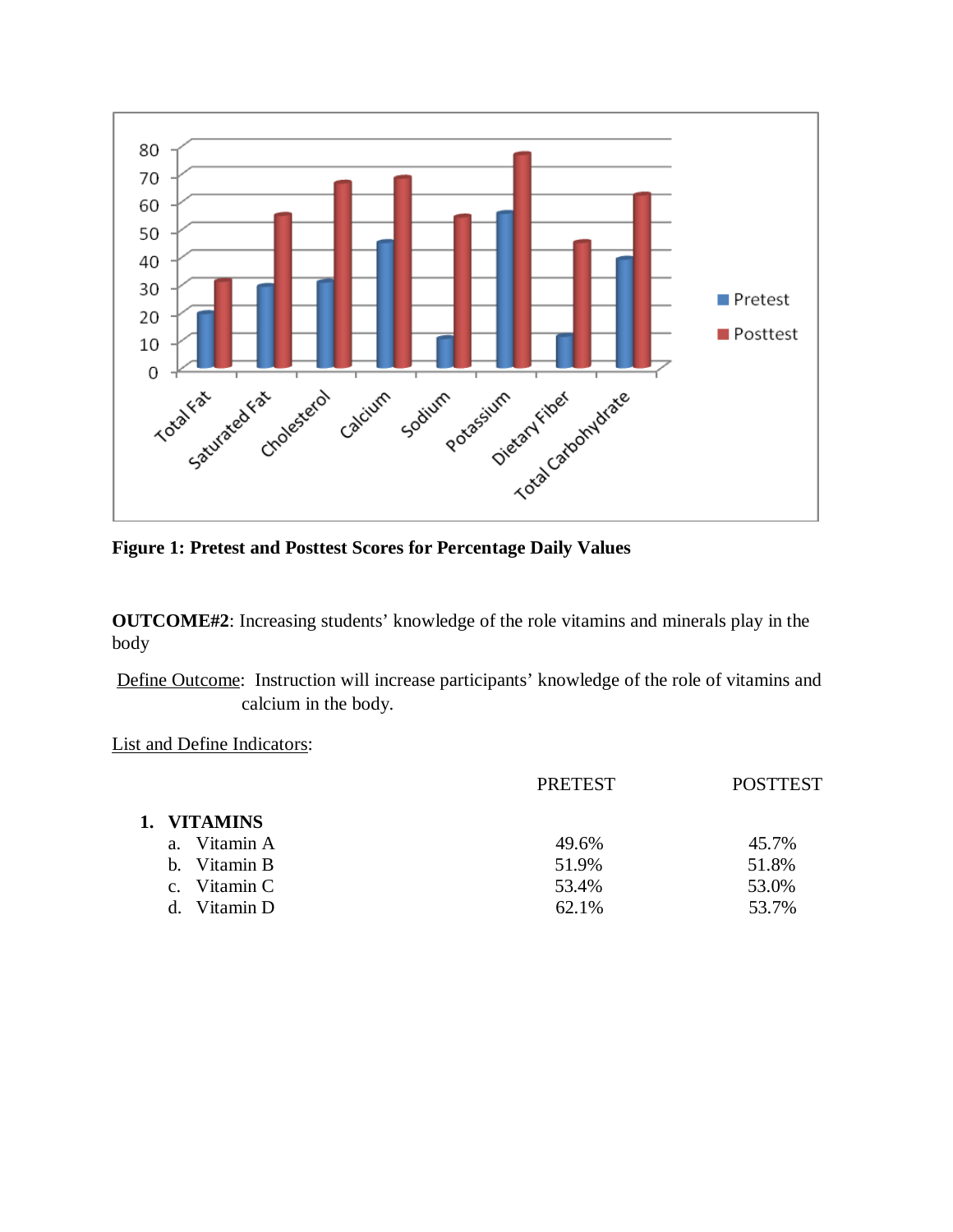

**Figure 2: Pretest and Posttest Scores for Knowledge on Vitamins**

|  | 2. CALCIUM                                   | <b>PRETEST</b> | <b>POSTTEST</b> |
|--|----------------------------------------------|----------------|-----------------|
|  | a. Health effects of low calcium consumption | 86.5%          | 86.0%           |
|  | b. Calcium-rich Foods                        | 51.9%          | 50.6%           |

The data suggest that instruction did not increase students' nutritional knowledge of the role vitamins and calcium play in the body.